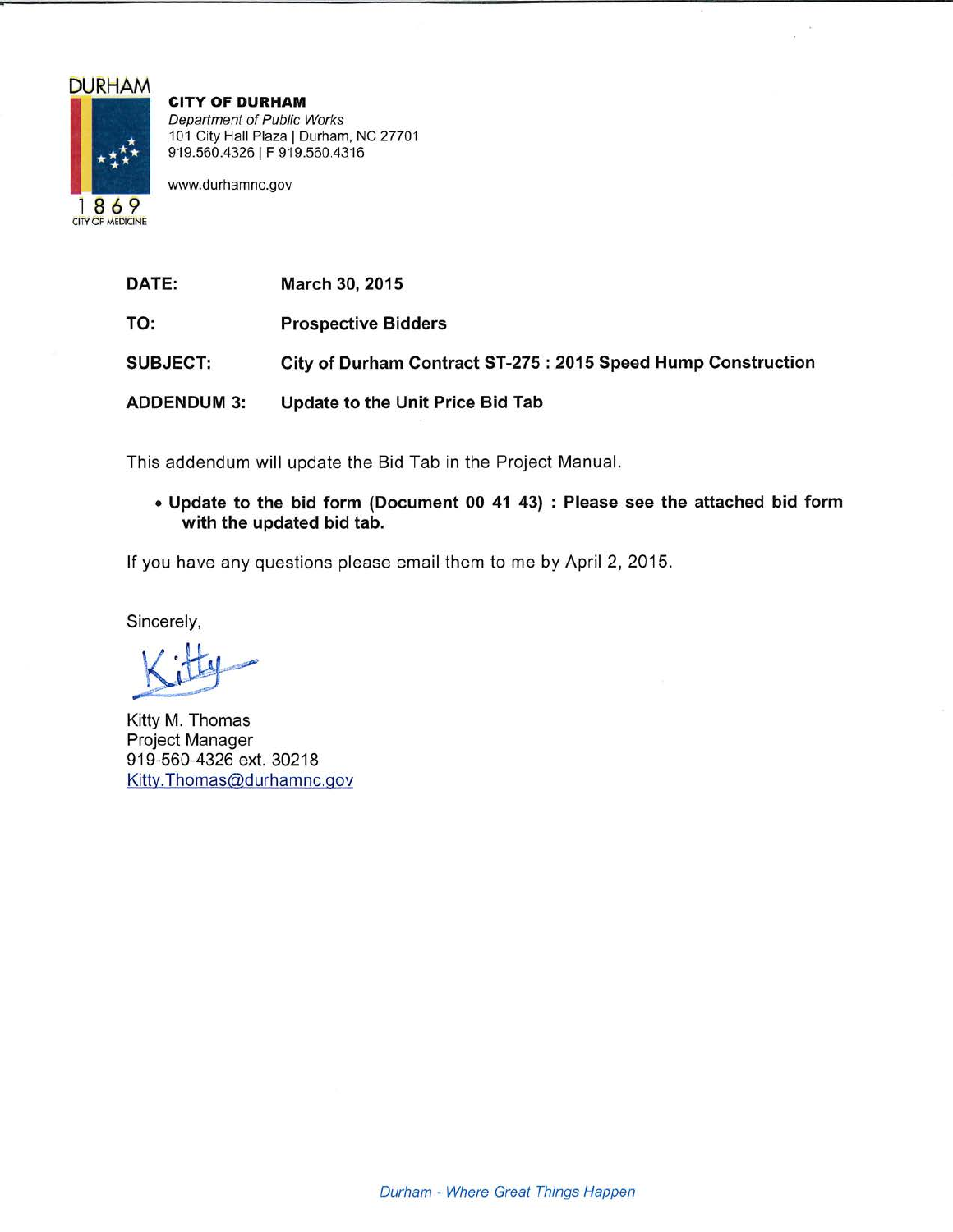# DOCUMENT 00 41 43

### BID FORM - UNIT PRICE (SINGLE-PRIME CONTRACT)

| To:                                   | The City of Durham, North Carolina<br>c/o The City Manager<br>101 City Hall Plaza<br>Durham, North Carolina 27701 |                                                              |  |
|---------------------------------------|-------------------------------------------------------------------------------------------------------------------|--------------------------------------------------------------|--|
| Date:                                 |                                                                                                                   |                                                              |  |
| Contract:                             | ST-275                                                                                                            |                                                              |  |
| Project:                              | 2015 Speed Humps                                                                                                  |                                                              |  |
| Sites:                                | List of sites is included in this Project Manual.                                                                 |                                                              |  |
| Name of Bidder:<br>Address of Bidder: |                                                                                                                   | <br>                                                         |  |
|                                       | Phone Number of Bidder:                                                                                           |                                                              |  |
| <b>Contact Person for Bidder:</b>     |                                                                                                                   |                                                              |  |
|                                       | <b>Phone Number of Contact:</b>                                                                                   |                                                              |  |
|                                       |                                                                                                                   | Bidder's North Carolina General Contractor's License Number: |  |

#### 1. OFFER

The undersigned Bidder hereby declares that the names of all persons interested in this Bid as principals appear in the blank spaces hereinafter provided for such purpose, that this Bid is in all respects fair and without collusion, that the Bidder has examined the locations of the proposed Work, the Advertisement, the Instructions to Bidders, the Technical Specifications, SDBE requirements of the Department of EO/EA of the City of Durham, the Contract Documents and bond forms, and the Drawings therein referred to and fully understands the same and agrees and accepts the terms and conditions thereof, that it is understood that the estimated quantities are approximate only and are given for the purpose of comparing Bids upon a uniform basis, and that said estimate shall in no way affect the unit prices for the Work.

The undersigned Bidder hereby agrees to furnish at the Bidder's cost the expense of all the necessary labor, tools, apparatus, machinery, equipment, transportation, and all other things which may be required to fully and properly perform all the terms, covenants, provisions, and agreements of the annexed Contract.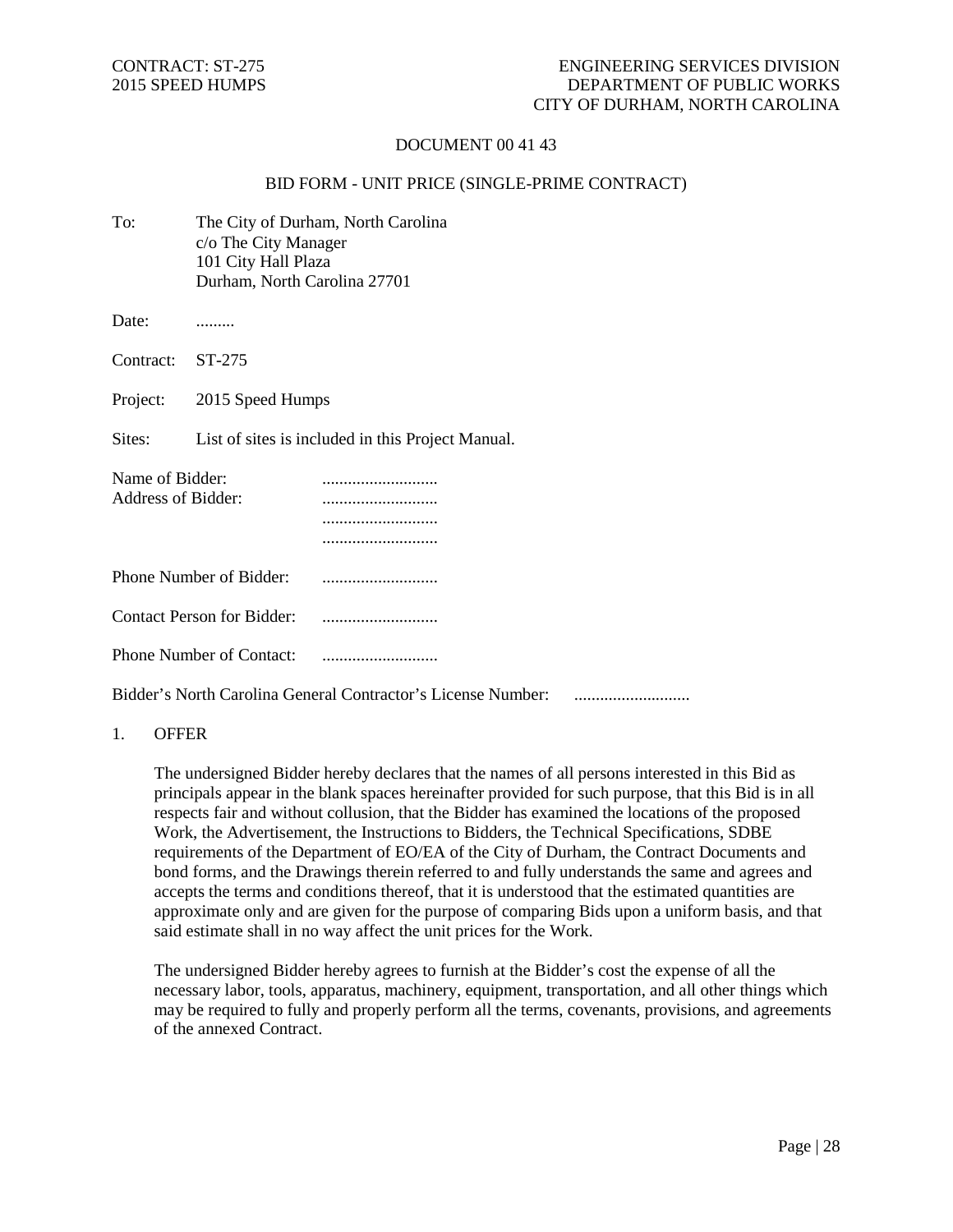The undersigned hereby agrees to do said Work and furnish said materials as prescribed in the Contract Documents and Technical Specifications, and, according to the Drawings and requirements of the Engineer under said Contract Documents and Technical Specifications, in a first-class manner and to the best of the undersigned's ability at the following unit prices.

Having examined the Site of the Work and all matters referred to in the Instructions to Bidders and the Contract Documents prepared by the Engineer for the Project, we, the undersigned, hereby offer to enter into a Contract to perform the Work for the unit prices listed in this Bid form in lawful money of the United States of America.

We have included the Bid security as required by the Instruction to Bidders.

All applicable federal taxes are included and State of North Carolina taxes are excluded from the unit prices.

All Cash and Contingency Allowances described in Section 01 20 00 - Price and Payment Procedures are included in the Bid Prices.

2. ACCEPTANCE

This offer shall be open to acceptance and is irrevocable, except as required by law, for ninety (90) days from the Bid opening date.

If this Bid is accepted by the City of Durham within the time period stated above, we will:

-Execute the Agreement within fifteen (15) days of receipt of Notice of Award. -Furnish the required bonds within fifteen (15) days of receipt of Notice of Award. -Commence Work within ten (10) days after written Notice to Proceed.

If this Bid is accepted within the time stated, and we fail to commence the Work or we fail to provide the required bonds, the Bid security shall be forfeited as damages to the City of Durham by reason of our failure, limited in amount to the lesser of the face value of the security deposit or the difference between this Bid and the Bid upon which a Contract is signed.

In the event our Bid is not accepted within the time stated above, the required security deposit will be returned to the undersigned, in accordance with the provisions of the Instructions to Bidders; unless a mutually satisfactory arrangement is made for its retention and validity for an extended period of time.

#### 3. CONTRACT TIME

If this Bid is accepted, we will:

-Complete the Work in 30 calendar days after receipt of Notice to Proceed.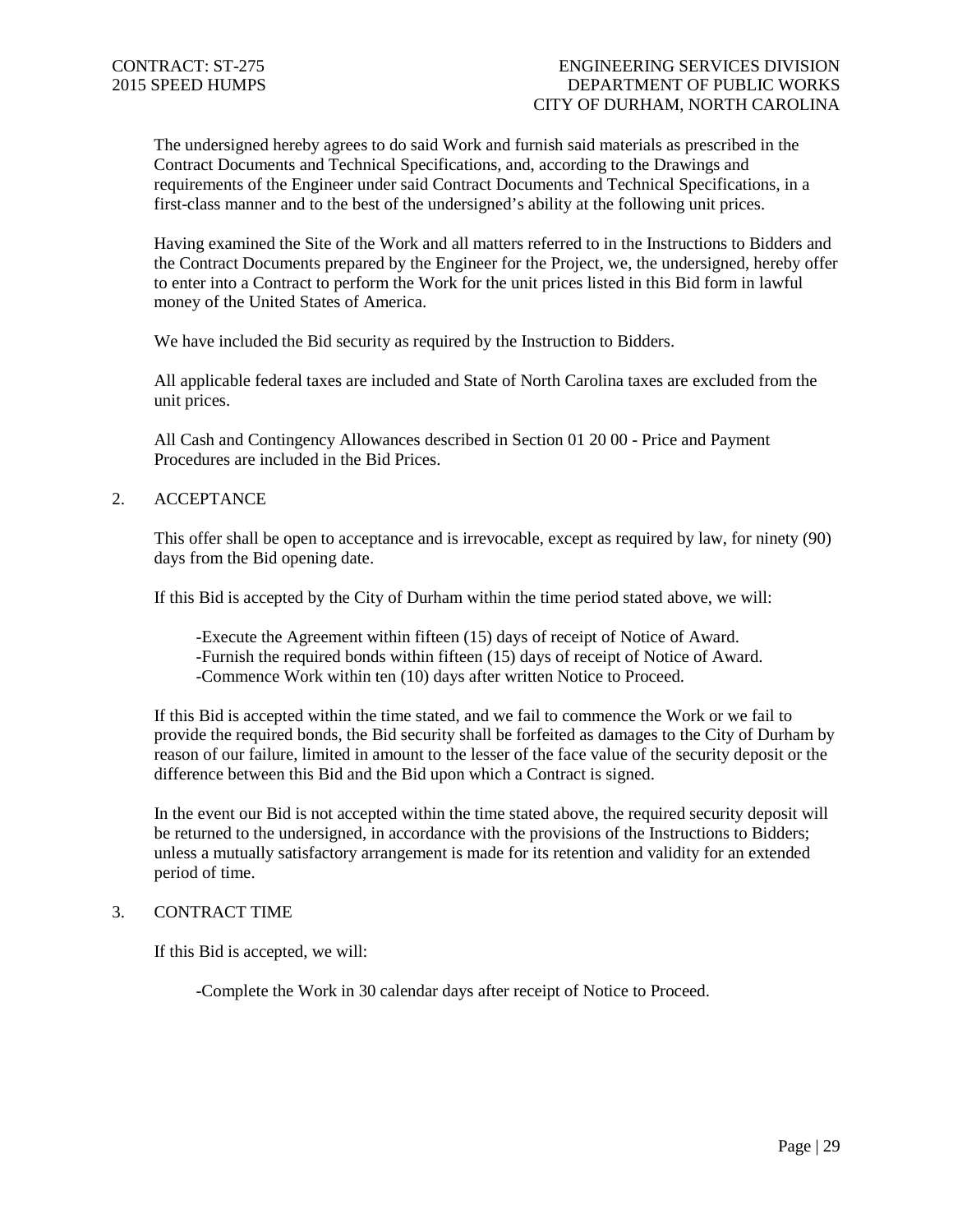# 4. UNIT PRICES

The following are unit prices for specific portions of the Work as listed. The unit price Bid for items in this Contract are for furnishing, installing all items of Work as indicated on the Drawings and Technical Specifications, complete, in place and accepted, per the City of Durham Standards and Specifications, North Carolina Department of Transportation (NCDOT) Standards and Specifications, and the North Carolina Department of Environment and Natural Resources (NCDENR) Erosion and Sediment Control Planning and Design Manual. The following is the list of unit prices:

| 2015 Speed Humps Unit Price Bid Form |                                                                              |           |      |                   |      |
|--------------------------------------|------------------------------------------------------------------------------|-----------|------|-------------------|------|
| <b>Unit Cost Bid Items</b>           |                                                                              |           |      |                   |      |
| #                                    | <b>Bid Item</b>                                                              | Unit      | Qty. | <b>Unit Price</b> | Cost |
|                                      | <b>Block Border Speed Humps</b>                                              | LF        | 307  | \$                | \$   |
| $\overline{2}$                       | Removal of existing Speed Humps and Pavement<br>Resurfacing of removal areas | <b>SY</b> | 260  | <sup>\$</sup>     | \$   |
| 3                                    | Pavement Structure Repair (Depth 4" Below<br><b>Existing Pavement</b> )      | <b>SY</b> | 260  | $\mathcal{S}$     | \$   |
| 4                                    | Mobilization & Progress Report (5% MAX.)                                     | EA        | 17   | \$                | \$   |
|                                      |                                                                              |           |      |                   |      |
| <b>TOTAL COST BID FOR ST-275</b>     |                                                                              |           | \$   |                   |      |

We agree to diligently perform the Work in accordance with all Contract Documents, to complete such Work within the period as outlined in the Contract, and to begin Work within ten (10) days after receipt of the Notice to Proceed from the Engineer.

# 5. ADDENDA

The following Addenda have been received. The modifications to the Bidding Documents noted below have been considered and all costs are included in the Bid.

| Addendum No, Dated | Addendum No, Dated |
|--------------------|--------------------|
| Addendum No, Dated | Addendum No, Dated |
| Addendum No, Dated | Addendum No, Dated |

#### 6. APPENDICES

The following Documents will be submitted to the Issuing Office within five (5) days after the Bid opening:

- 1. SDBE Form E-105 (see Appendix A for blank form and instructions)
- 2. Non-Collusion Affidavits of all Subcontractors (see Appendix E for blank affidavits)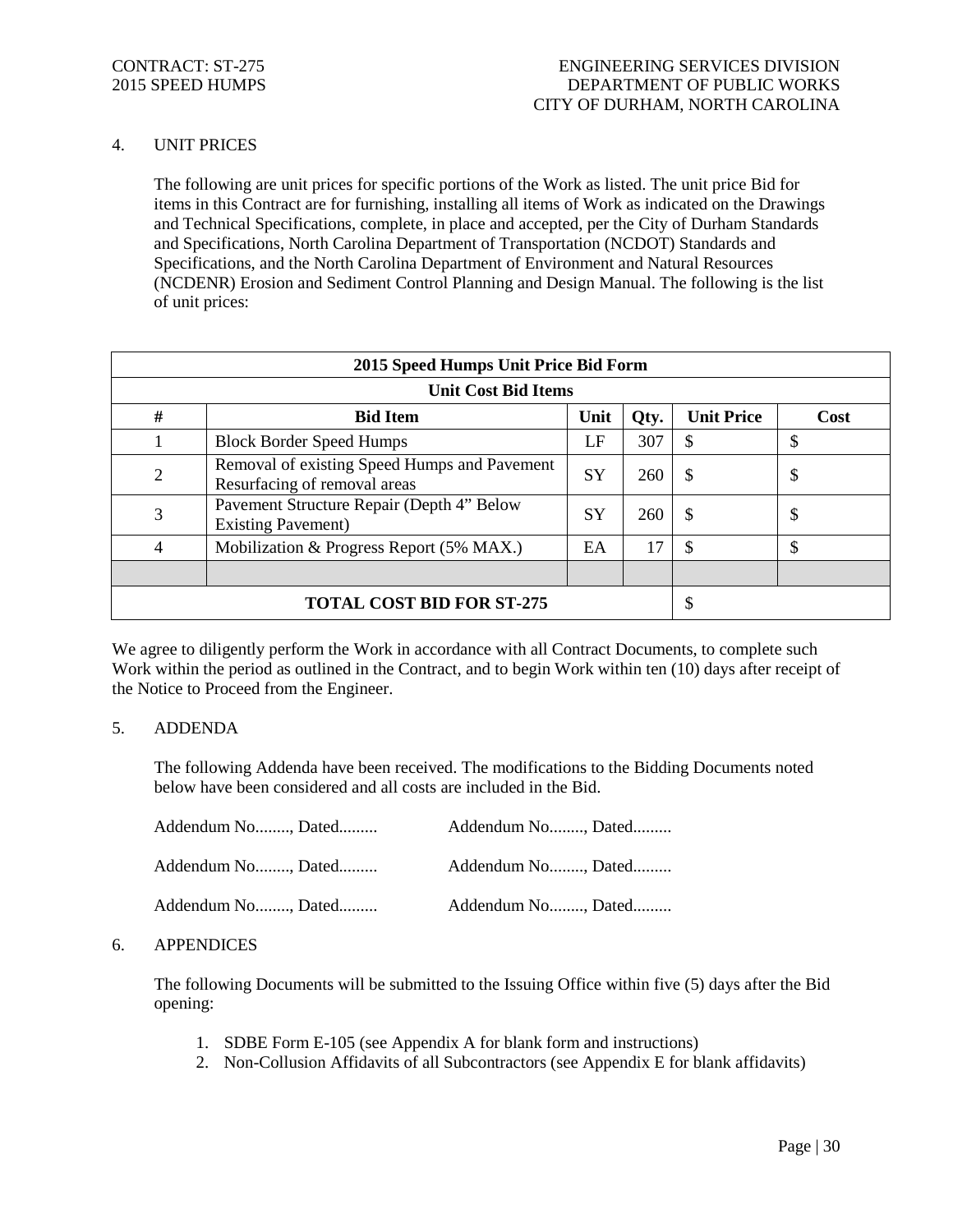3. Privilege Licenses of all Subcontractors (contact the City of Durham, Department of Finance, Treasury Management Division, (919) 560-4700 for information on securing privilege licenses)

The following information is included with Bid submission:

- 1. Bid Form
- 2. SDBE Forms E-101 (see Appendix A for blank form and instructions)
- 3. Non-Collusion Affidavit of Bidder (see Appendix E for blank affidavits)
- 4. Privilege License of Bidder (contact the City of Durham, Department of Finance, Treasury Management Division, (919) 560-4700 for information on securing privilege licenses)
- 5. Bid Security (see Appendix F for blank Bid bond forms)
- 6. List of Contractor Equipment and Personnel
- 7. Bidder Safety Record Review (see Appendix L)

# 7. CONTRACTOR EXPERIENCE

The undersigned Contractor has regularly engaged in contract work of this class for ………. years, and has executed the following work as principal(s):

………………………………………………………………………………………………………… ………………………………………………………………………………………………………… ………………………………………………………………………………………………………… ………………………………………………………………………………………………………… ………………………………………………………………………………………………………… ………………………………………………………………………………………………………… ………………………………………………………………………………………………………… ………………………………………………………………………………………………………… ………………………………………………………………………………………………………… …………………………………………………………………………………………………………

List of Contractor's personnel experienced to do this Work including and designating the Superintendent to be in charge of this Work showing the length of their varied experience with this particular Work. The list shall not include Subcontractor personnel.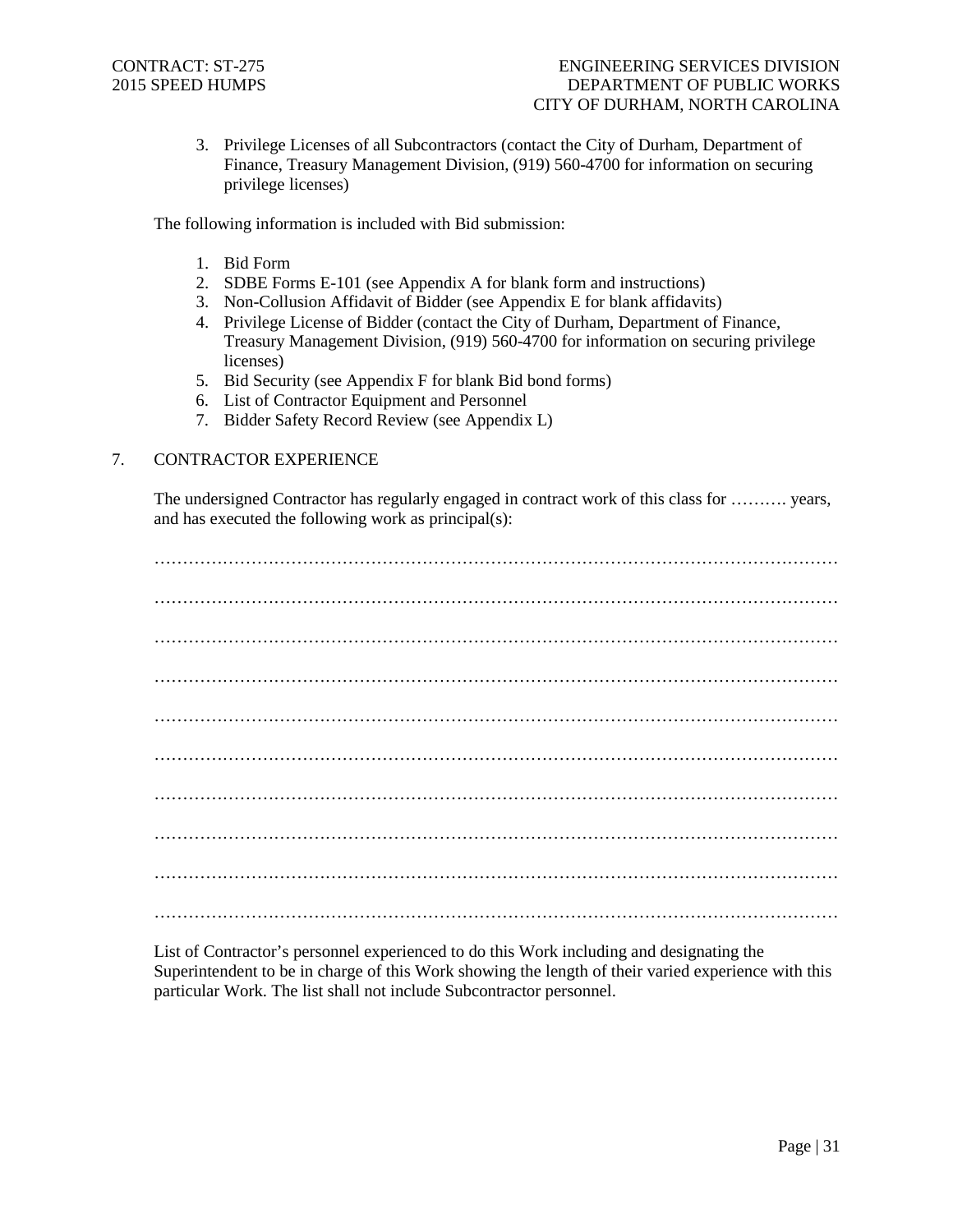# CONTRACT: ST-275 ENGINEERING SERVICES DIVISION 2015 SPEED HUMPS DEPARTMENT OF PUBLIC WORKS CITY OF DURHAM, NORTH CAROLINA

| Name | Experience | Name | Experience |
|------|------------|------|------------|
|      | .          |      |            |
|      | .          |      | .          |
|      | .          |      | .          |
|      | .          |      | .          |
|      |            |      | .          |
|      |            |      | .          |
|      |            |      |            |
|      |            |      |            |
|      | .          |      | .          |

List of Contractor's equipment in good condition and suitable for completion of this Contract. Contractor must be able to demonstrate ownership of all equipment necessary to complete all portions of the Contract. The list shall not include Subcontractor equipment.

**Please attach additional sheets as necessary to complete the items above.**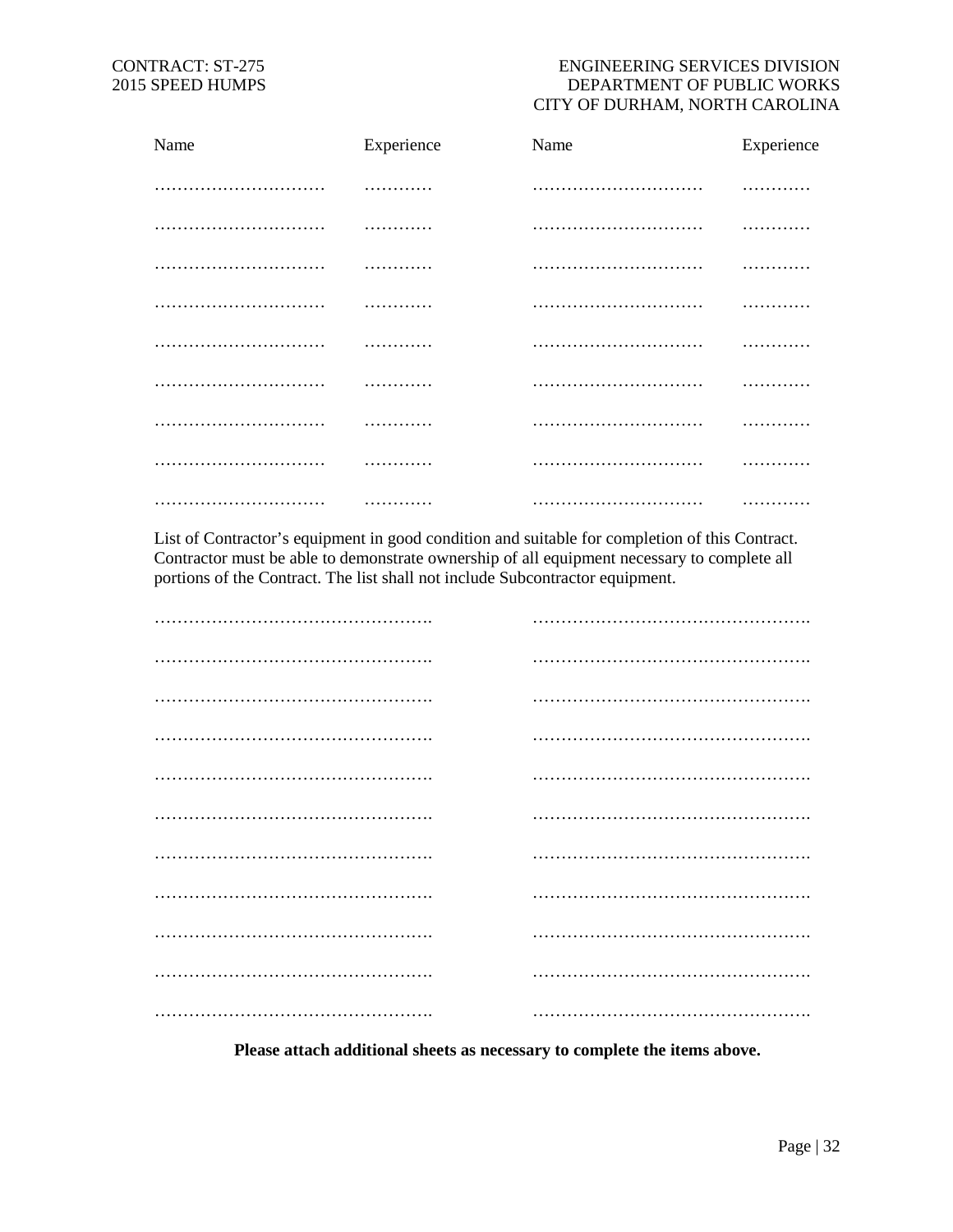# 8. BID FORM SIGNATURES

Refer to Document 00 21 15 for specific Bid form signature requirements for corporations, partnerships, limited liability companies, individuals, or sole proprietorships.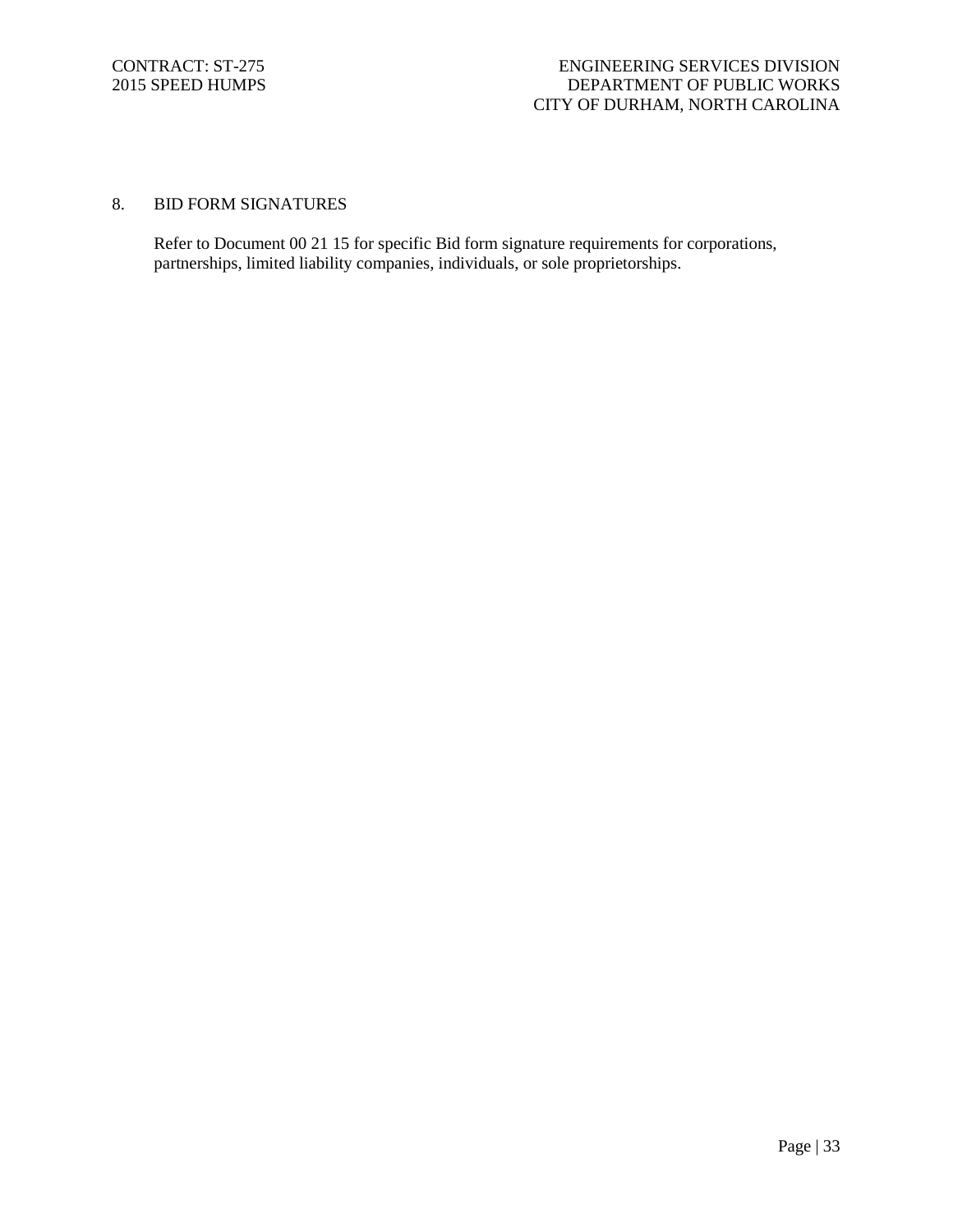# **CORPORATION**

The Corporate Seal of

..............................

(Bidder - print the full corporate name of firm)

..............................

(President/Vice President/Authorized Corporate Officer)

(Seal)

was hereunto affixed in the presence of:

.............................. (Secretary/Assistant Secretary)

(Seal)

Corporate Address:

..............................

..............................

..............................

.............................. (State of Incorporation)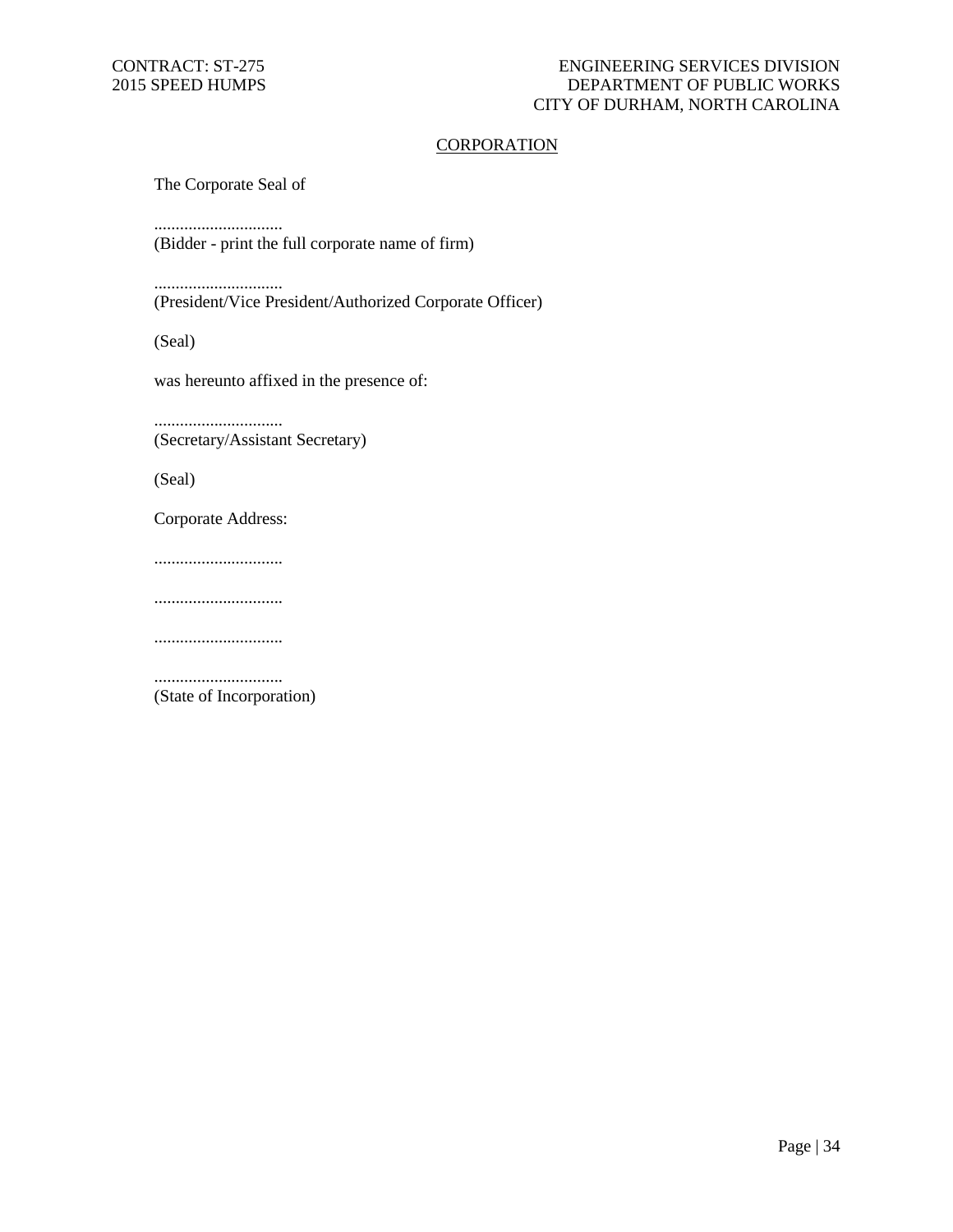# CONTRACT: ST-275 ENGINEERING SERVICES DIVISION 2015 SPEED HUMPS DEPARTMENT OF PUBLIC WORKS CITY OF DURHAM, NORTH CAROLINA

# LIMITED LIABILITY COMPANY

.............................. (Bidder - print the full name of firm)

.............................. (Authorized Firm Member)

(Seal)

was hereunto affixed in the presence of:

..............................

(Witness)

(Seal)

Firm Address:

..............................

..............................

..............................

.............................. (State of Formation)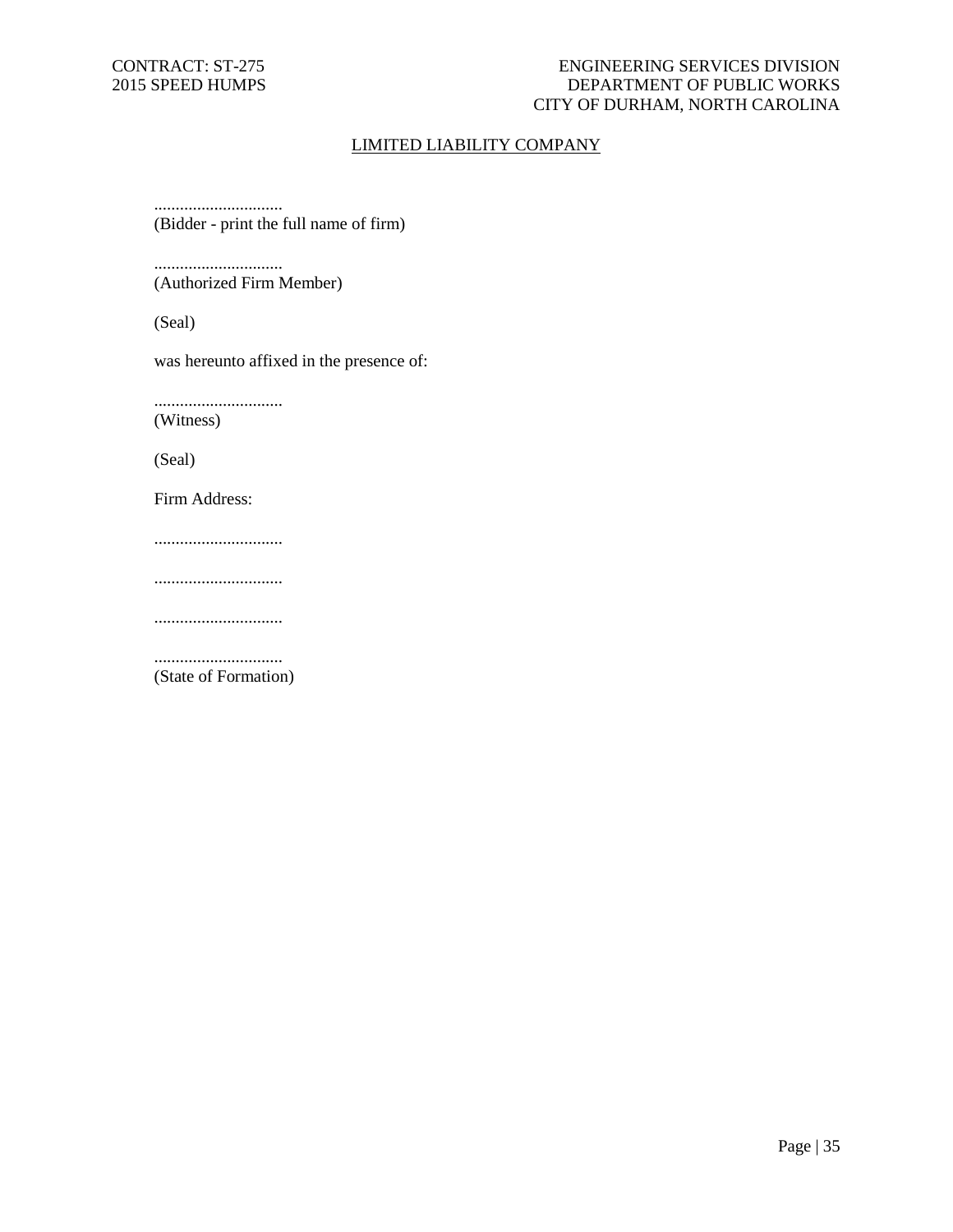# CONTRACT: ST-275 ENGINEERING SERVICES DIVISION 2015 SPEED HUMPS DEPARTMENT OF PUBLIC WORKS CITY OF DURHAM, NORTH CAROLINA

# INDIVIDUAL OR SOLE PROPRIETORSHIP

.............................. (Bidder - print the full name of individual or sole proprietorship)

(Seal)

Individual or Sole Proprietorship Address:

..............................

..............................

..............................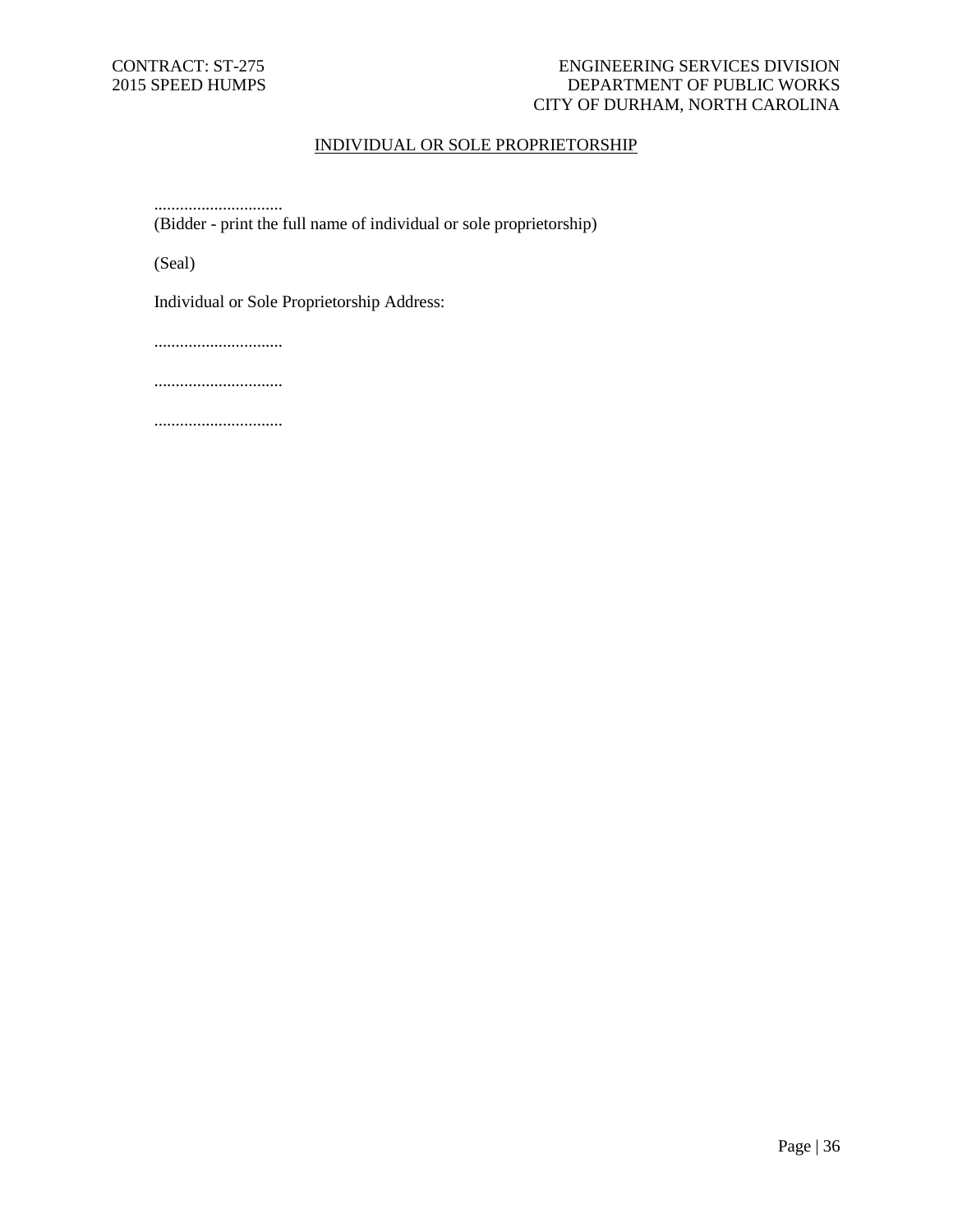# **PARTNERSHIP**

| (Bidder - print the full corporate name of partnership) |                                                                                            |
|---------------------------------------------------------|--------------------------------------------------------------------------------------------|
| (Partner and Title)                                     | (Partner and Title)                                                                        |
| (Seal)                                                  | (Seal)                                                                                     |
| (Partner and Title)                                     | <br>(Partner and Title)                                                                    |
| (Seal)                                                  | (Seal)                                                                                     |
| (Partner and Title)                                     | (Partner and Title)                                                                        |
| (Seal)                                                  | (Seal)                                                                                     |
| (Partner and Title)                                     | (Partner and Title)                                                                        |
| (Seal)                                                  | (Seal)                                                                                     |
| (Partner and Title)                                     | <br>(Partner and Title)                                                                    |
| (Seal)                                                  | (Seal)                                                                                     |
|                                                         | (All Partners shall sign, additional signatures with titles and seals may be added below.) |
| was hereunto affixed in the presence of:                |                                                                                            |
| (Witness)                                               |                                                                                            |
| (Seal)                                                  |                                                                                            |
| Partnership Address:                                    |                                                                                            |
|                                                         |                                                                                            |
|                                                         |                                                                                            |
|                                                         |                                                                                            |